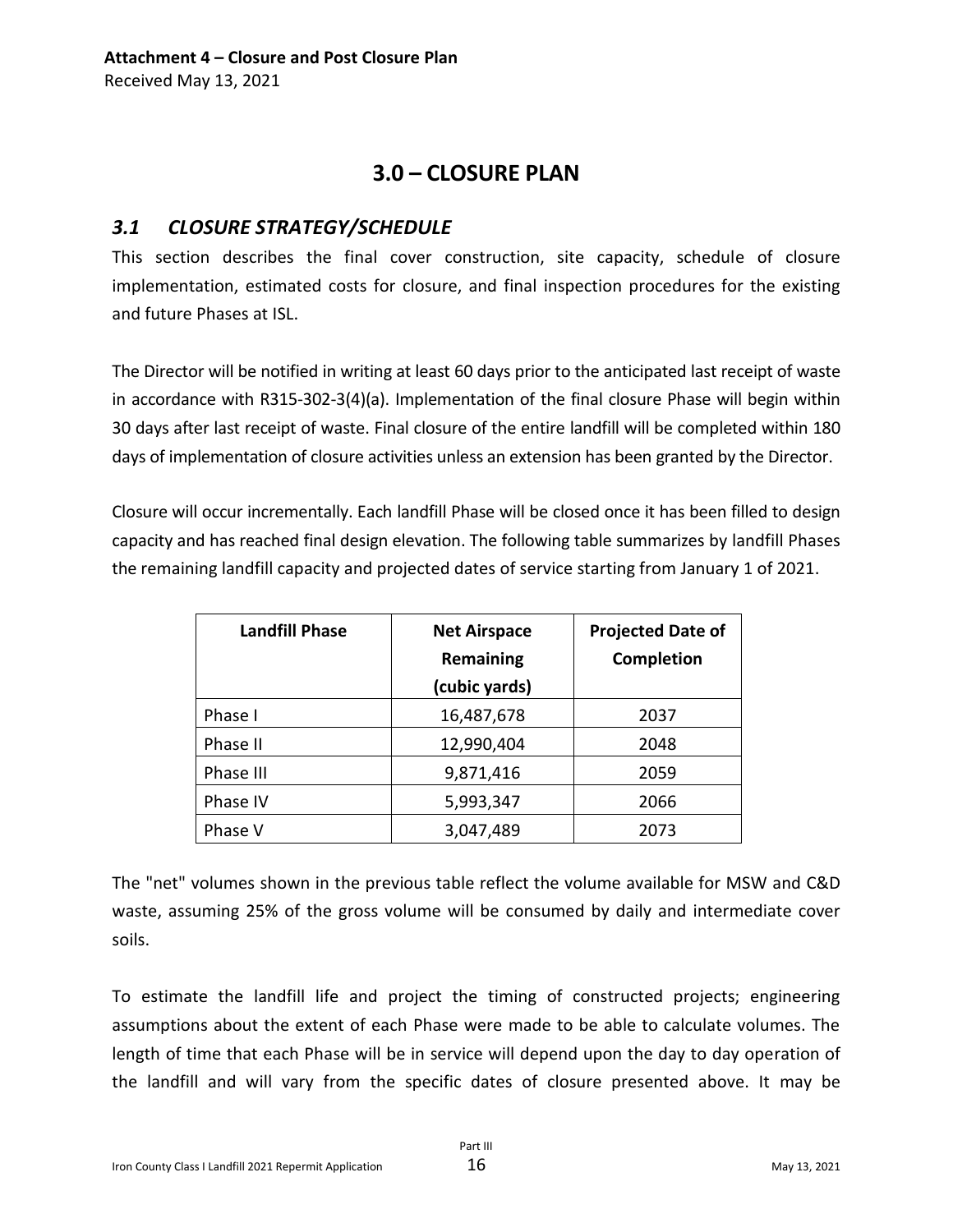necessary, due to site access requirements, to partially fill future Phases to allow for final waste placement within a particular Phase.

The first closure construction is anticipated to occur once Phase II is to final grade in 2048. The rest of the closure constructions are anticipated to occur incrementally as each of the landfill phases reach final elevation.

# *3.2 FINAL COVER DESIGN AND INSTALLATION*

A preliminary design package consisting of drawings, specifications, and QA/QC plan will be prepared and submitted to the State of Utah DWMRC for review and approval prior to each final cover construction event. A final closure certification package will be issued prior to final closure of the facility to ensure compliance with federal and state regulations effective at the time of closure. The conceptual final cover design described herein is in accordance with current State of Utah regulations and RCRA Subtitle D criteria. The final cover system is designed to control the emission of landfill gas, promote the establishment of vegetative cover, minimize infiltration and percolation of water into the waste, and minimize the erosion of the final cover soils throughout the post-closure care period and beyond. Drawing 3, Drawing 4, and Drawing 5 (Appendix A) show the final topography for the landfill.

As discussed previously, the final covers will consist of a minimum of 18" of 1x10<sup>-5</sup> soils and an additional six-inch layer of topsoil. Cover slopes will not be steeper than a 4:1 maximum slope for all areas of the ISL. Minimum slopes shall be no flatter than 20:1 (5%).

# *3.3 SEED, FERTILIZER AND MULCH*

The 6-inch vegetative layer of the cap will be seeded with a mixture of grasses suitable for fast growth in the region, then fertilized and mulched.

TRM's (turf reinforcement mats) will typically be placed in areas of concentrated runoff and/or drainage channels, as necessary.

Early establishment of vegetation on the landfill's final slope surface will impede soil erosion and promote evapotranspiration. ISL will periodically evaluate vegetative growth, vigor, and color so that the integrity of the final cover system is maintained. If stress signs on vegetation caused by landfill gas or if leachate seeps are noted, the problem will be corrected. Corrective procedures will be conducted based on current design recommendations and will be built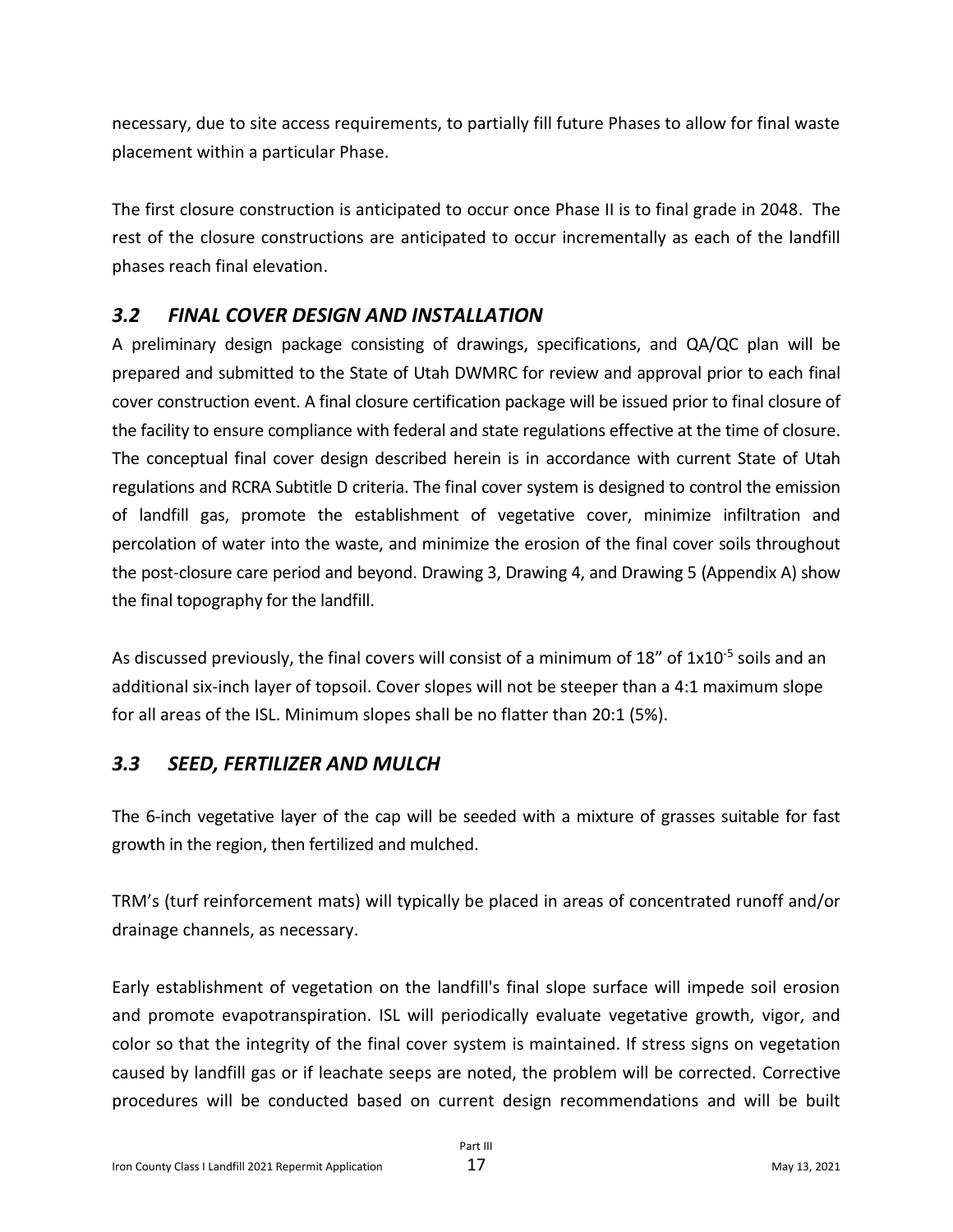consistent with construction specifications. ISL staff or a licensed landscape contractor will make repairs, as necessary.

# *3.4 LANDSCAPING*

The landfill facility, including all surrounding grounds, will be maintained in conjunction with any scheduled maintenance activities (i.e., road improvements, etc.). The landscape of the landfill will be designed to be both functional and aesthetically pleasing.

# *3.5 FINAL COVER CONTOURS*

The landfill's final grades will be inspected and maintained in order to ensure its integrity and conformity with the conceptual final cover plans. The final surface of the ISL has been designed with a 4H: 1V slope and a minimum slope of 5%.

Any areas where water has collected (ponded) will be regraded. Erosion damage resulting from extremely heavy rainfall will be repaired. ISL staff will inspect the final grading no less than quarterly.

# *3.6 QUALITY ASSURANCE/QUALITY CONTROL (QA/QC)*

For construction of the final landfill cover, drawings, specifications, and QA/QC procedures will be developed by a Utah licensed Professional Engineer and submitted to the State of Utah DWMRC for review and approval prior to construction of each closure Phase.

# *3.7 CLOSURE COST ESTIMATES*

The current cost estimates for the closure of the ISL operation is provided in Appendix  $J -$ Closure/Post Closure Costs.

# *3.8 CERTIFICATION OF CLOSURE AND RECORD KEEPING*

A Utah licensed Professional Engineer will be retained to supervise closure of each of the development Phases. The registered engineer will be employed by Iron County or will be an Iron County hired consultant and will certify the landfill was closed according to the closure plan. Any amendment or deviation to the closure plan will be approved by the Director and any associated permit modifications will be made. Final closure work and documentation will be observed and reviewed by DWMRC personnel, as necessary.

As part of the certification process, the engineer shall also provide closure as-built drawings to the Director within 90 days following completion of closure activities.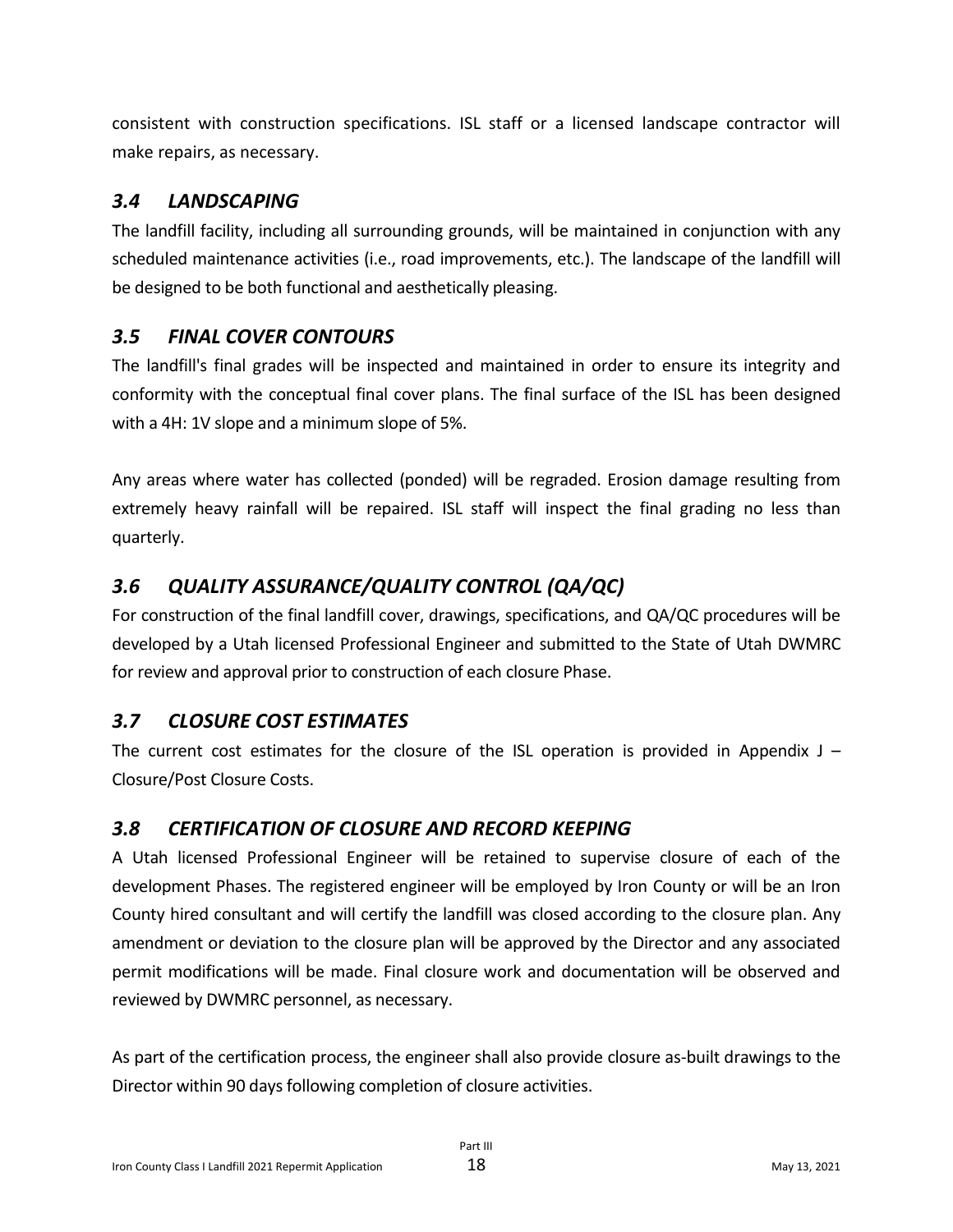Additionally, the final plats and the amount and location of waste will be recorded on the property title with the notarized plat filed with the County Recorder within 60 days following final closure.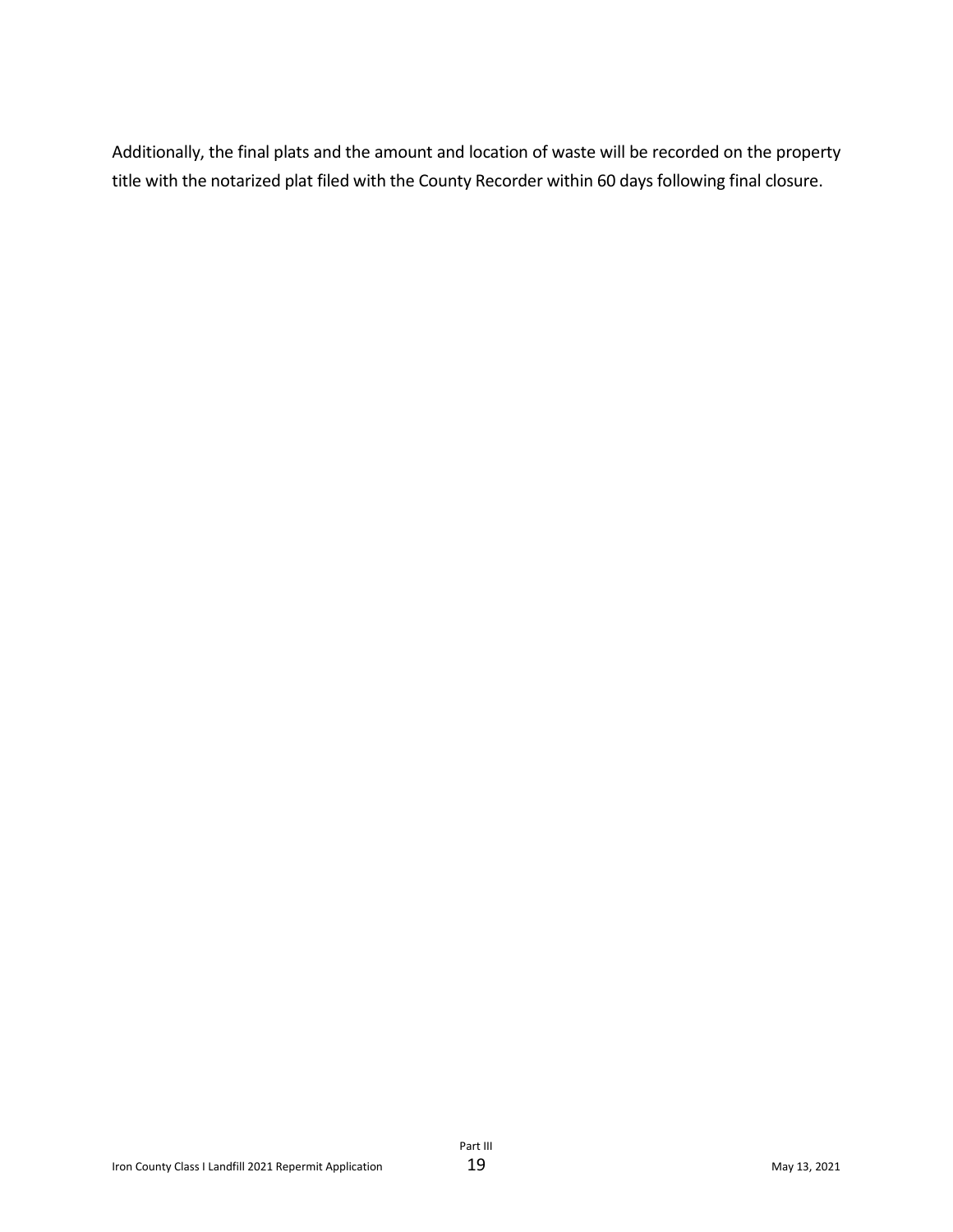# **4.0 – POST-CLOSURE CARE PLAN**

### *4.1 MONITORING PROGRAM*

Post closure activities will begin when closure is approved by the Director. The following presents the post-closure plan for the ISL facility. The following subsections offer a description of the monitoring program, which includes groundwater monitoring, leachate, and gas collection systems.

#### **4.1.1 Groundwater Armstrong and Lindsey Pits**

Groundwater is currently monitored in the Armstrong Pit as detailed in the approved Groundwater and Leachate Monitoring Plan (Appendix E). ISL will continue a groundwater monitoring program as required for the 30-year post-closure care period. No groundwater monitoring is required or performed at the Lindsey Pit.

#### **4.1.2 Surface Water**

Although no surface water sampling activities are scheduled for the landfill, ISL staff will inspect the drainage system no less than quarterly. Temporary repairs to any observed damage will be made until permanent repairs can be scheduled. ISL or a licensed general contractor will replace drainage facilities, if necessary.

### **4.1.3 Leachate Collection and Treatment**

### *4.1.3.1 Armstrong Pit*

A leachate collection system was neither required nor installed during utilization of the unlined landfill.

### *4.1.3.2 Lindsey Pit*

A leachate collection system was neither required nor installed during utilization of the unlined landfill.

### **4.1.4 Landfill Gas**

Landfill gas monitoring wells have not been installed at the ISL site. Landfill gas is monitored at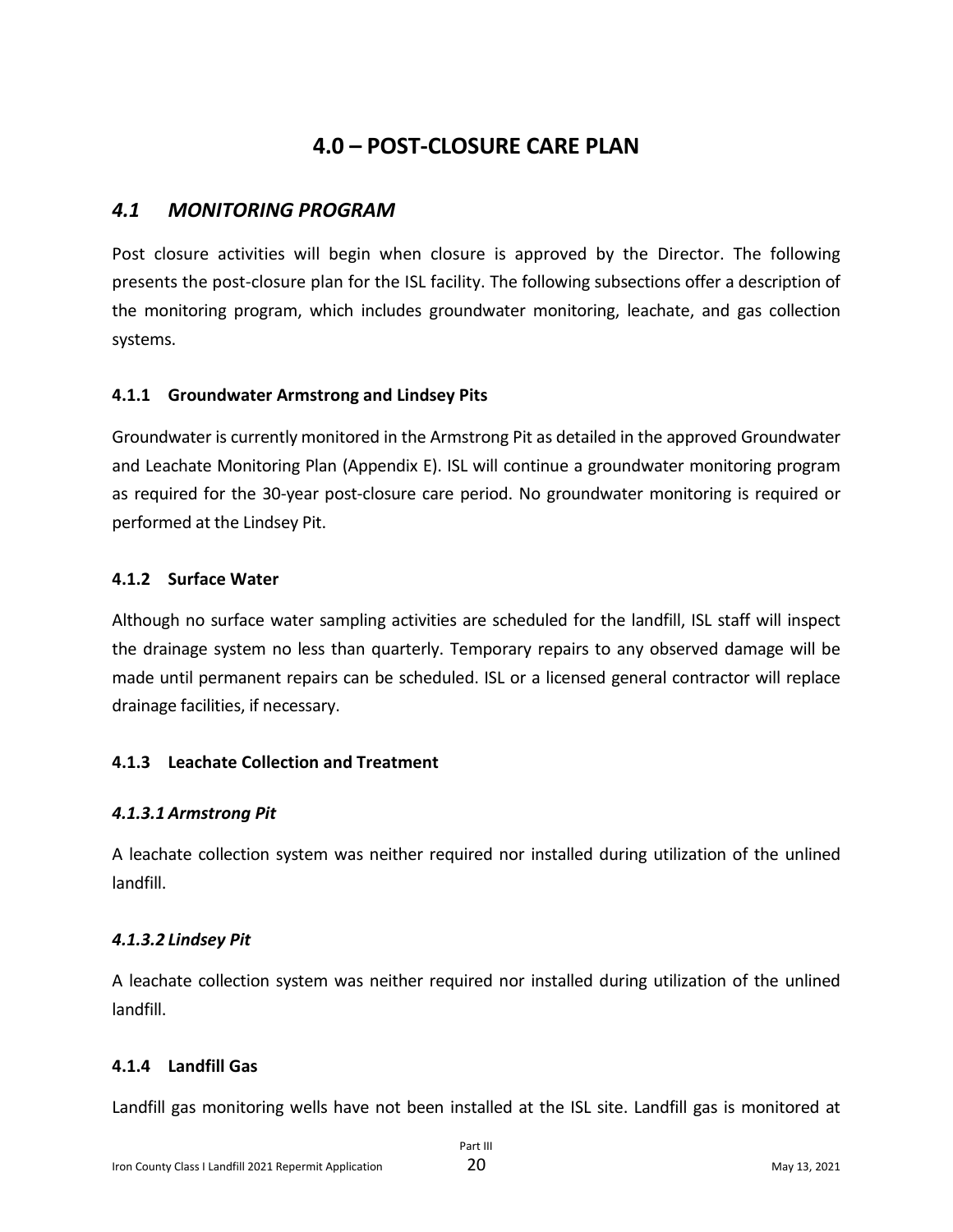operator level around the site perimeter to monitor explosive landfill gas emissions from both the Armstrong and Lindsey Pits. The perimeter of each Pit, as well as all structures at the site, will be monitored quarterly to ensure compliance with State regulations regarding explosive landfill gas.

During post-closure; ISL landfill personnel or a contracted company will be responsible for the gas observations at the facility perimeter and facility structures. Monitoring will occur no less often than quarterly and will be conducted more often if the need arises. In the event that a sample exceeds the regulatory level, ISL personnel will notify the DWMRC immediately and undertake appropriate corrective actions.

As outlined in R315-303-3(5), ISL will take all the necessary steps to protect human health and will immediately notify UDEQ of explosive gas levels detected above allowable levels and actions to be taken. Also, within 7 days of incident, ISL will place in the operating record documentation of the explosive gas levels detected and a description of the interim steps taken to protect human health. Within 60 days of detection, ISL personnel will implement a remediation plan for the explosive gas releases, place a copy of the plan in the operating record, and notify UDEQ that the plan has been implemented. The remediation plan will describe the nature and extent of the problem and the proposed remedy.

### *4.2 MAINTENANCE PROGRAM*

The following subsections offer a description of the maintenance of installed equipment, including groundwater monitoring systems and leachate and gas collection systems.

#### **4.2.1 Monitoring Systems**

#### *4.2.1.1 Groundwater*

All current and future groundwater monitoring wells will be inspected for signs of failure or deterioration during each sampling event. If damage is discovered, the nature and extent of the problem will be recorded. A decision will be made to replace or repair the well. Possible repairs include redevelopment, chemical treatment, partial casing replacement or repair, sealing the annulus, or pumping and testing. If a well needs to be replaced, it will be properly abandoned. Damaged wells will be scheduled for repair or replacement.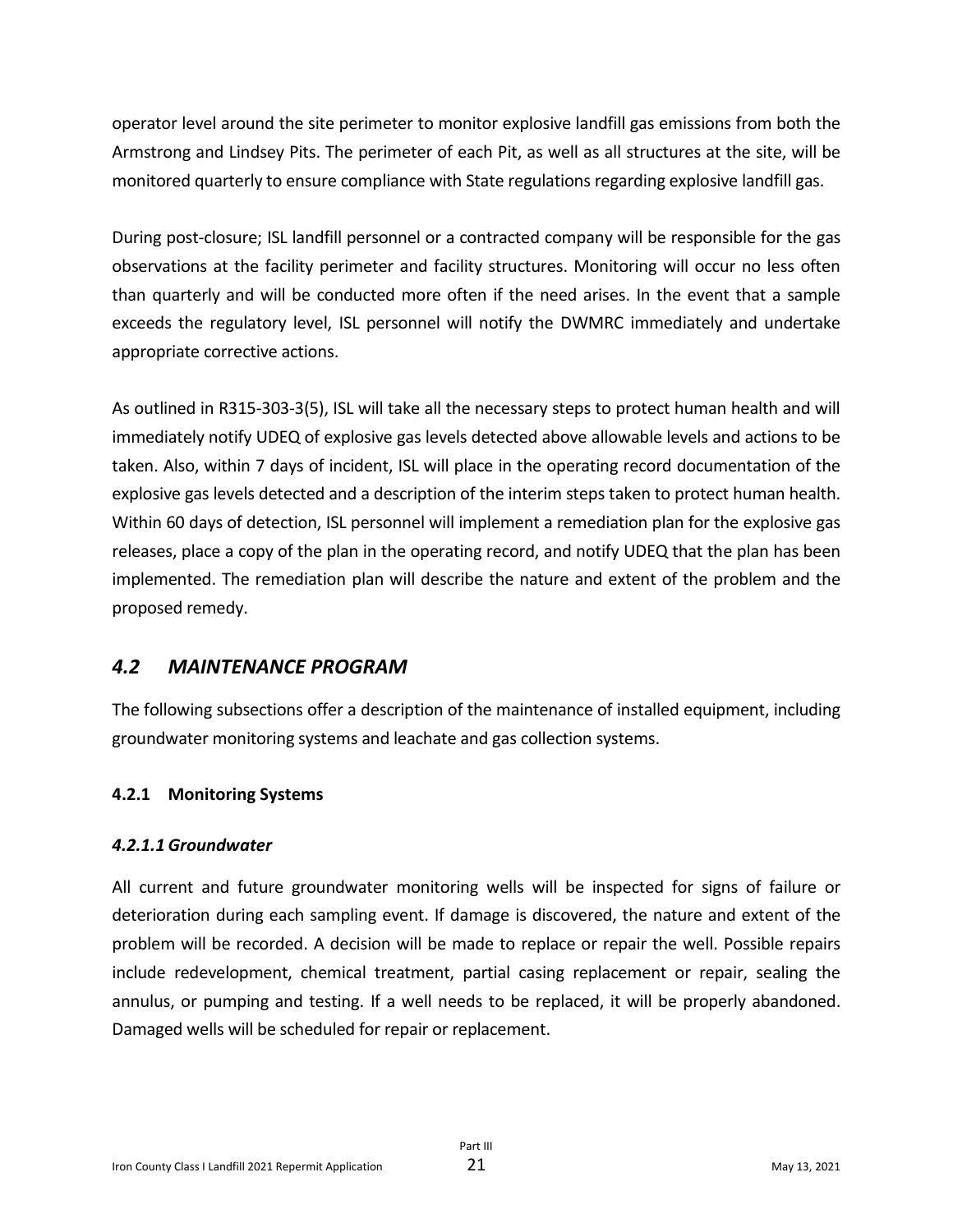#### *4.2.1.2 Surface Water*

Drainage control problems can result in accelerated erosion of a particular area within the landfill. Differential settlement of drainage control structures can limit their usefulness and may result in a failure to properly direct storm water off-site.

Implementation of a post-closure maintenance program will maintain the integrity of the final drainage system throughout the post-closure maintenance period. The final surface water drainage system will be evaluated and inspected, no less than quarterly, for ponded water and blockage of, or damage to, drainage structures and swales. Where erosion problems are noted or drainage control structures need repair, proper maintenance procedures will be implemented as soon as site conditions permit so that further damage is prevented. Damaged drainage pipes and broken ditch linings will be removed and replaced.

ISL staff will inspect the drainage system no less than quarterly. Temporary repairs will be made until permanent repairs can be scheduled. ISL or a licensed general contractor will replace drainage facilities.

#### *4.2.1.3 Leachate Collection and Treatment*

No systems are installed; therefore, no maintenance is required.

### *4.2.1.4 Landfill Gas*

No systems are installed; therefore, no maintenance is required. If gas collection systems are installed in the future due to air quality requirements, those systems will be maintained as recommended by designing engineer.

#### *4.2.1.5 Final Grading*

The landfill cover final grade will be inspected no less than quarterly and maintained in order to preserve its integrity. Evaluation and inspection of the cover final grades will include evaluations of vegetation and overall system performance. At the completion of closure activities, the surface of the cover will be surveyed to provide a reference point for monitoring settlement.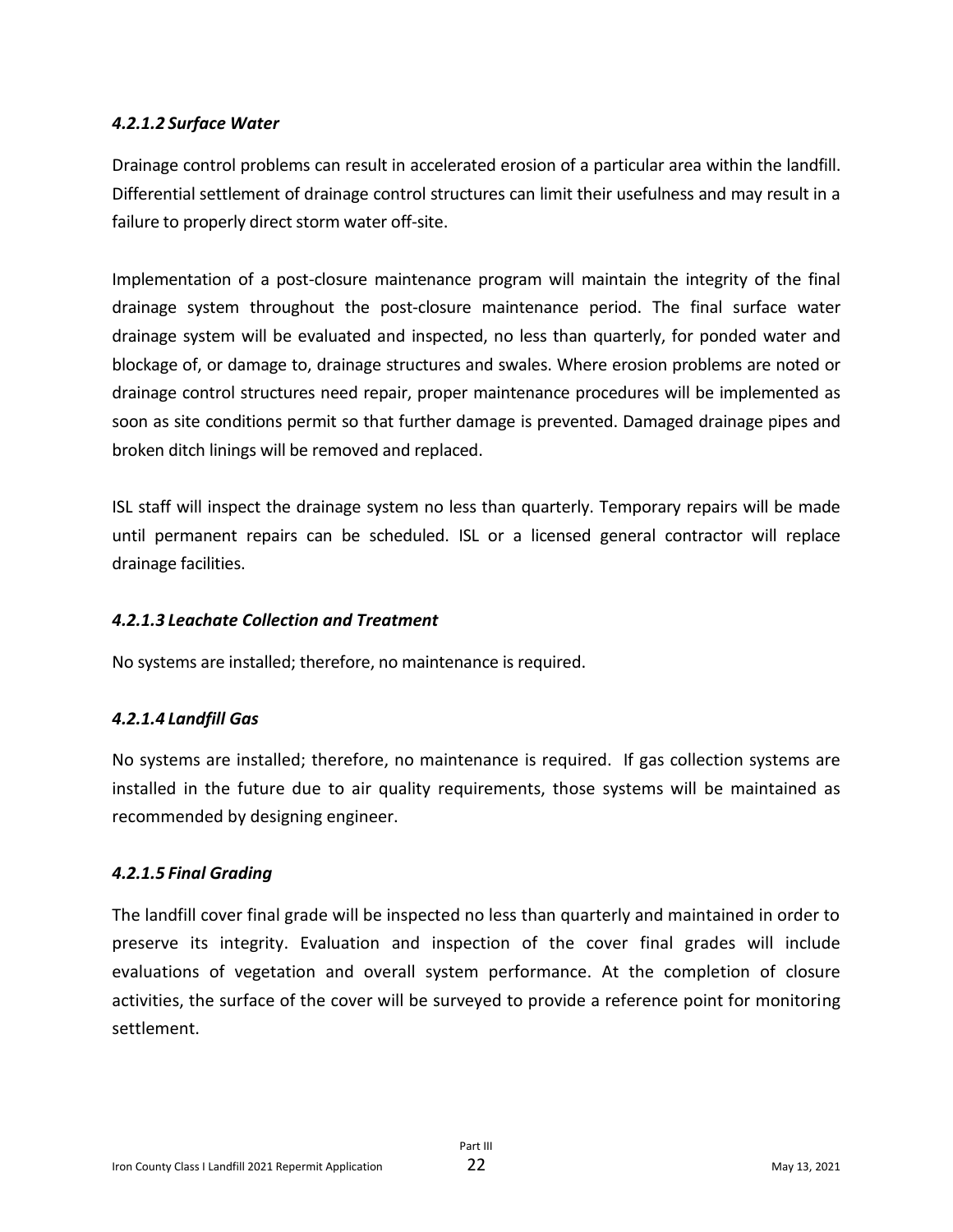Areas where water has collected (ponded) will be regraded. Erosion damage resulting from extremely heavy rainfall will be repaired.

### **4.2.2 Cover and Run-On/Run-Off Systems**

The final cover system will incorporate features to manage storm water, minimize erosion, and provide for efficient removal of storm water. The constructed cap will convey collected water via earthen dikes, swales, and drainage channels away from the landfill cover.

Placement of all permanent drainage facilities will be completed during, or immediately following, installation of the final soil cover.

#### **4.3 SCHEDULE OF POST-CLOSURE ACTIVITIES**

Post-closure activities, consisting of monitoring and maintaining the final cover and permanent drainage facilities, will be implemented once the facility has reached final capacity and landfill disposal operations have ceased.

#### **4.4 POST CLOSURE COST ESTIMATES**

Updated cost estimates for post-closure care for the ISL facilities are presented in Appendix  $J -$ Closure/Post Closure Costs.

### **4.5 CHANGES TO RECORD OF TITLE, LAND USE, AND ZONING**

ISL will notify the Iron County Recorder's Office at any such time when there is a change to the Record of Title, land use plan, or zoning restrictions. In addition, ISL will notify the Recorder at that time when the post-closure care period has expired.

### **4.6 POST CLOSURE FACILITY CONTACTS**

For all post-closure care information; all contact will be through the Iron County Commission or a designee. Contact with Iron County officials will be at the following number:

Iron County Courthouse..................................................................(435) 477-8300